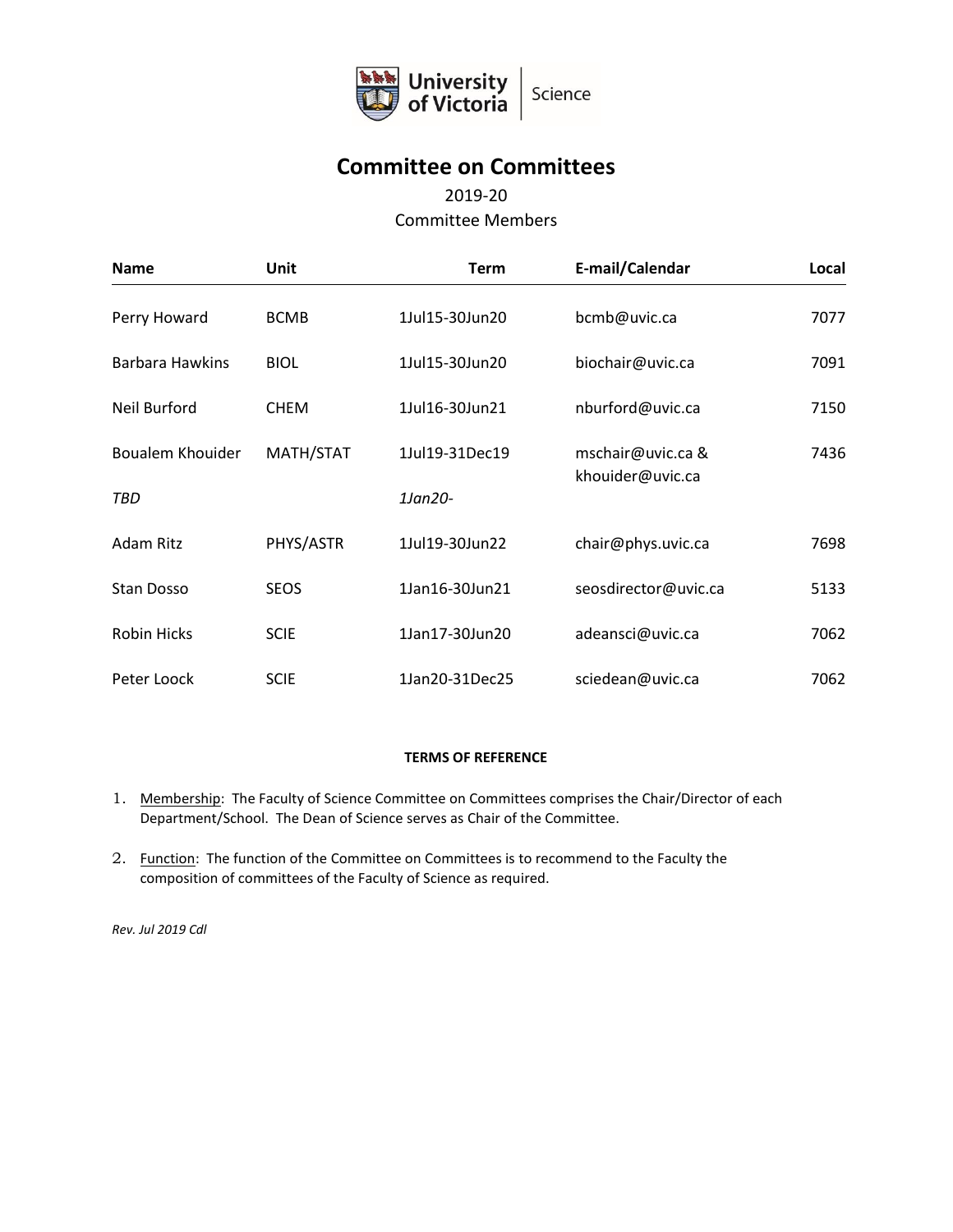

# **Undergraduate Curriculum/Academic Standards Committee**

2019-20 Committee Members

| <b>Name</b>                        | Unit        | <b>Term</b>                                                      | E-mail/Calendar                        | Local        |
|------------------------------------|-------------|------------------------------------------------------------------|----------------------------------------|--------------|
| Chris Upton                        | <b>BCMB</b> | N/A                                                              | cupton@uvic.ca                         | 6507         |
| Réal Roy<br>Louise Page            | <b>BIOL</b> | 1Jul19-31Dec19<br>1Jan20-30Jun20                                 | realroy@uvic.ca<br>lpage@uvic.ca       | 5071<br>7142 |
| Alex Brolo*                        | <b>CHEM</b> | N/A                                                              | agbrolo@uvic.ca                        | 7167         |
| Marcelo Laca /<br>Rod Edwards      | MATH/STAT   | 1Jul19-31Dec19<br>1Jan20-31Dec22                                 | laca@uvic.ca<br>edwards@uvic.ca        | 7453<br>7467 |
| Mark Laidlaw                       | PHYS/ASTR   | N/A                                                              | laidlaw@uvic.ca                        | 7701         |
| Adam Monahan                       | <b>SEOS</b> | N/A                                                              | monahana@uvic.ca                       | 5075         |
| Robin Hicks*                       | <b>SCIE</b> | Chair position for<br>1Jul-31Dec19 while<br>Robin is Acting Dean | Alex Brolo will cover adeansci@uvic.ca | 7062         |
| Peter Loock**                      | <b>SCIE</b> | N/A                                                              | sciedean@uvic.ca                       | 7062         |
| Cheryl Lawrence/<br>Valeria Bazano | <b>SCIE</b> | N/A                                                              | scieoff@uvic.ca                        | 7062         |

<sup>\*</sup> Chair

\*\*Dean only attends meetings pertaining to academic standards

◊ Secretary, non-voting

| <b>Ex Officio Members</b>                                                                | <b>Name</b>       | E-mail/Calendar  | Local |
|------------------------------------------------------------------------------------------|-------------------|------------------|-------|
| Director ADVA or nominee (voting)                                                        | Joyce Gutensohn   | joyceg@uvic.ca   | 7567  |
| Registrar or nominee (non-voting)<br>Director UG Records & Graduation<br>Services (OREG) | John Hall         | dirreco@uvic.ca  | 8131  |
| Librarian or nominee (non-voting)                                                        | Kathleen Matthews | kmatthew@uvic.ca | 8271  |
| Director, Academic Advising (non-<br>voting)                                             | Susan Corner      | diradv@uvic.ca   | 7567  |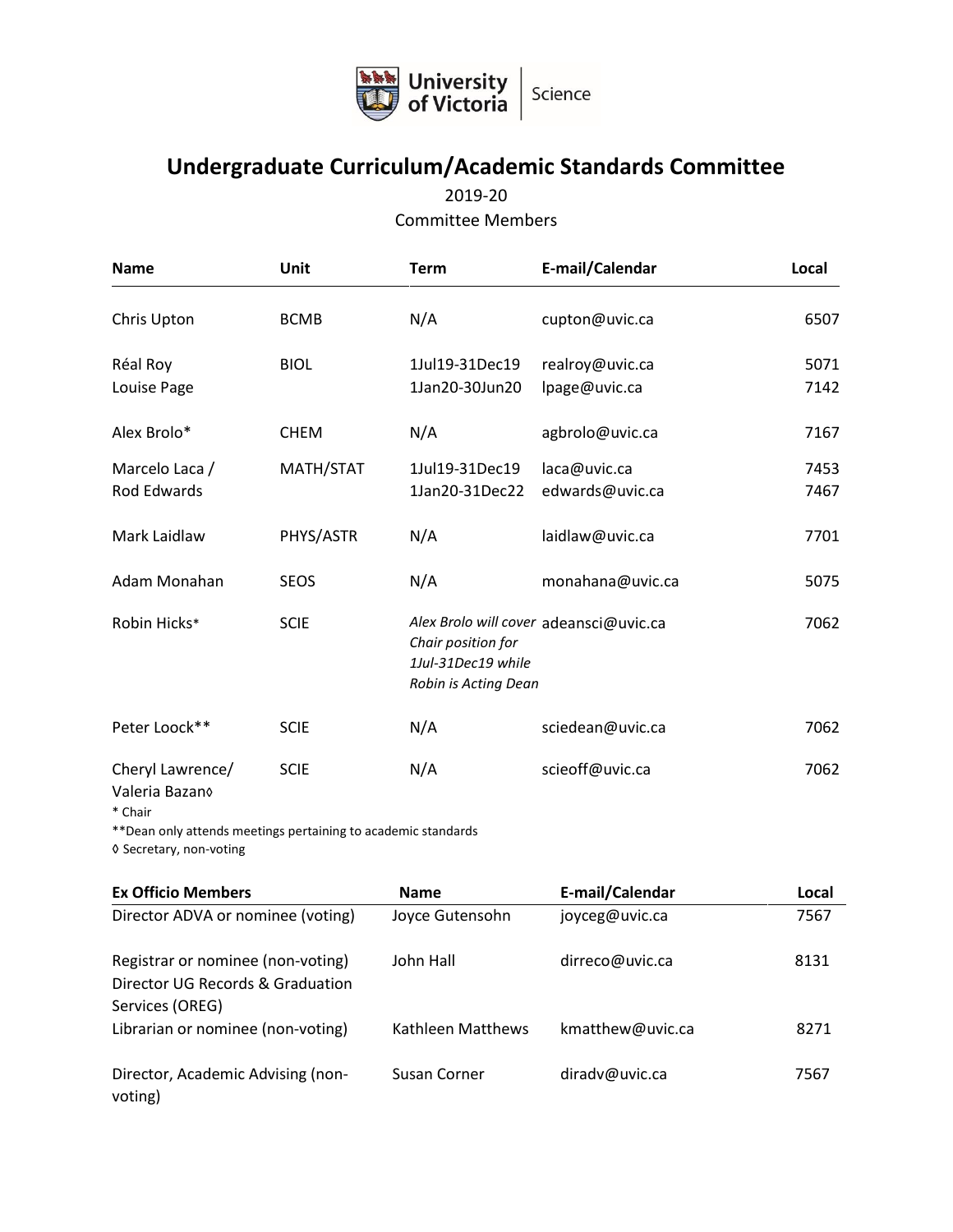#### **TERMS OF REFERENCE**

- 1. Membership: The Committee will comprise the Curriculum Chair from each Science Department/School. Associate Dean serves as Chair of the Committee with Dean as alternate. The *ex officio* members are invited to attend the meetings dealing with the annual curriculum submission: the Director of the Tri-Faculties Advising Centre or his/her representative, the Administrative Registrar of his/her representative, and the University Librarian or his/her representative. The Dean will attend meetings dealing with issues other than the annual curriculum submission.
- 2. Mandate: The Committee will advise the Faculty of Science on all relevant proposed curriculum changes as well as matters dealing with academic standards and any other curriculum issues.

#### 3. General Operation:

Meetings of the Committee will be called as required by the Chair or the Dean

- 4. Matters concerning the curriculum submissions:
	- Proposed curriculum changes should be sent to scieoff@uvic.ca no later than:
		- **- Cycle 1: September 23rd**
		- **- Cycle 2: January 10th**
	- All submissions will be posted on the Faculty of Science Connect site
	- All submissions will be presented to the Faculty for approval at the November and February Faculty meetings

*Rev Jul 17, 2019 Cdl*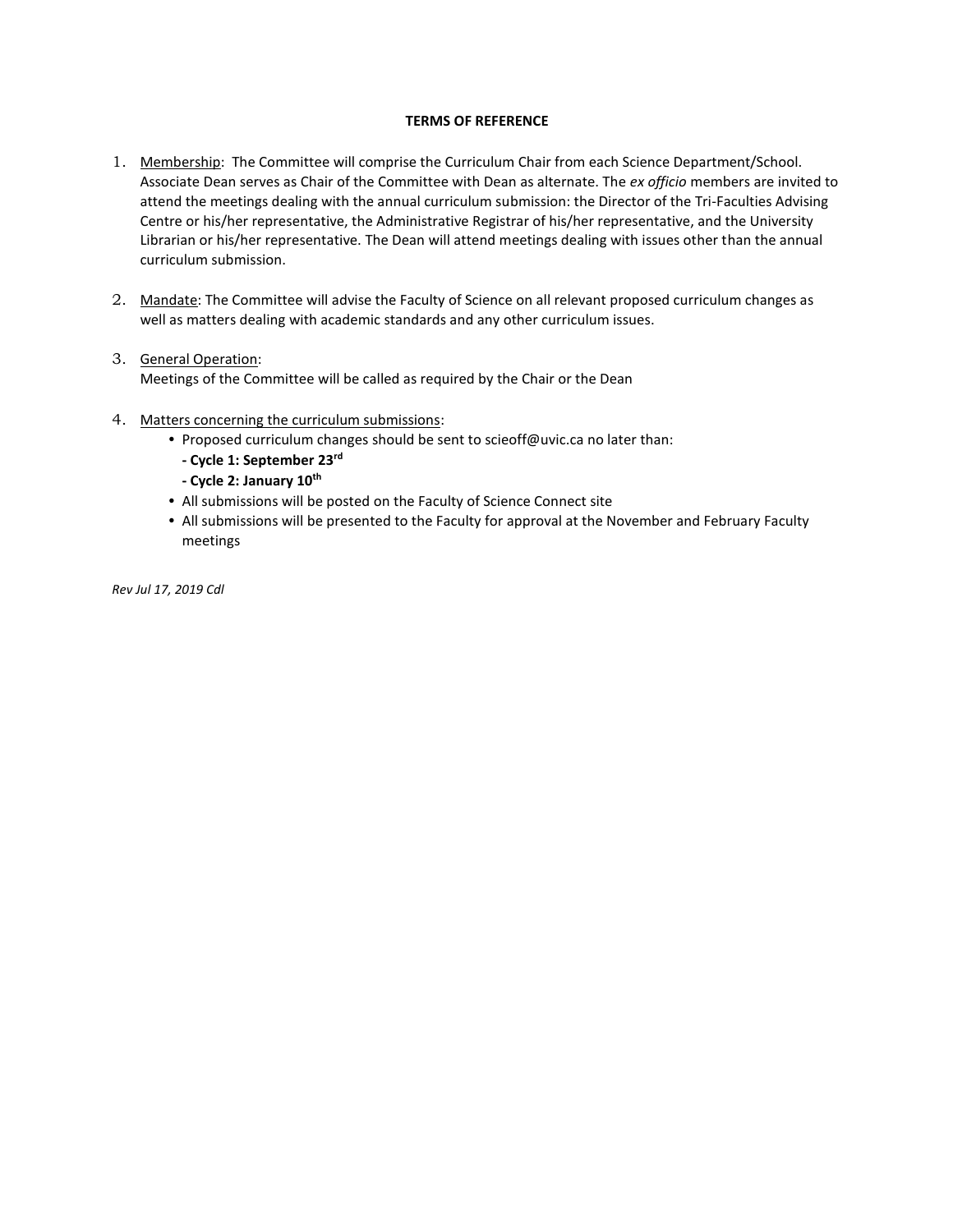

# **Graduate Advisory Committee**

### 2019-20 Committee Members

| <b>Name</b>                                    | Unit        | <b>Term</b>                                                                                      | E-mail/Calendar                    | Local                |
|------------------------------------------------|-------------|--------------------------------------------------------------------------------------------------|------------------------------------|----------------------|
| Chris Nelson                                   | <b>BCMB</b> | 30Jun20                                                                                          | biocgadv@uvic.ca                   | 3889                 |
| Jürgen Ehlting<br>Diana Varela                 | <b>BIOL</b> | 1Jul19-31Dec19 je@uvic.ca                                                                        | 1Jan20-30Jun20 dvarela@uvic.ca     | 472-5091<br>472-5425 |
| Irina Paci                                     | <b>CHEM</b> | 30Jun20                                                                                          | chemgadv@uvic.ca/<br>ipaci@uvic.ca | 4946                 |
| Ryan Budney                                    | MATH/STAT   | 30Jun20                                                                                          | rybu@uvic.ca                       | 3292                 |
| Sara Ellison<br>Pavel Kovtun (Grad Curriculum) | PHYS/ASTR   | 30Jun20 /<br>30Jun20                                                                             | sarae@uvic.ca<br>pkovtun@uvic.ca   | 7737<br>7723         |
| John Dower*                                    | <b>SEOS</b> | 30Jun20                                                                                          | dower@uvic.ca                      | 5010                 |
| Robin Hicks*                                   | <b>SCIE</b> | John Dower will<br>cover Chair<br>position for 1Jul-<br>31Dec19 while<br>Robin is Acting<br>Dean | adeansci@uvic.ca                   | 7062                 |
| Cheryl Lawrence/Valeria Bazano SCIE            |             | N/A                                                                                              | scieoff@uvic.ca                    | 7062                 |
| * Chair                                        |             |                                                                                                  |                                    |                      |

◊ Secretary, non-voting

**Ex Officio members Name Email/Calendar Local** Graduate Admissions & Records Officer *(attends curriculum meetings)* Bettina Mueller-Browne grad8@uvic.ca 6687 Co-ordinator: Information, Research & Communications Officer (FGS) Carolyn Swayze **fgscirc@uvic.ca** 4939 Associate Dean, Faculty of Graduate Studies Stephen Evans **gsadean3@uvic.ca** 8735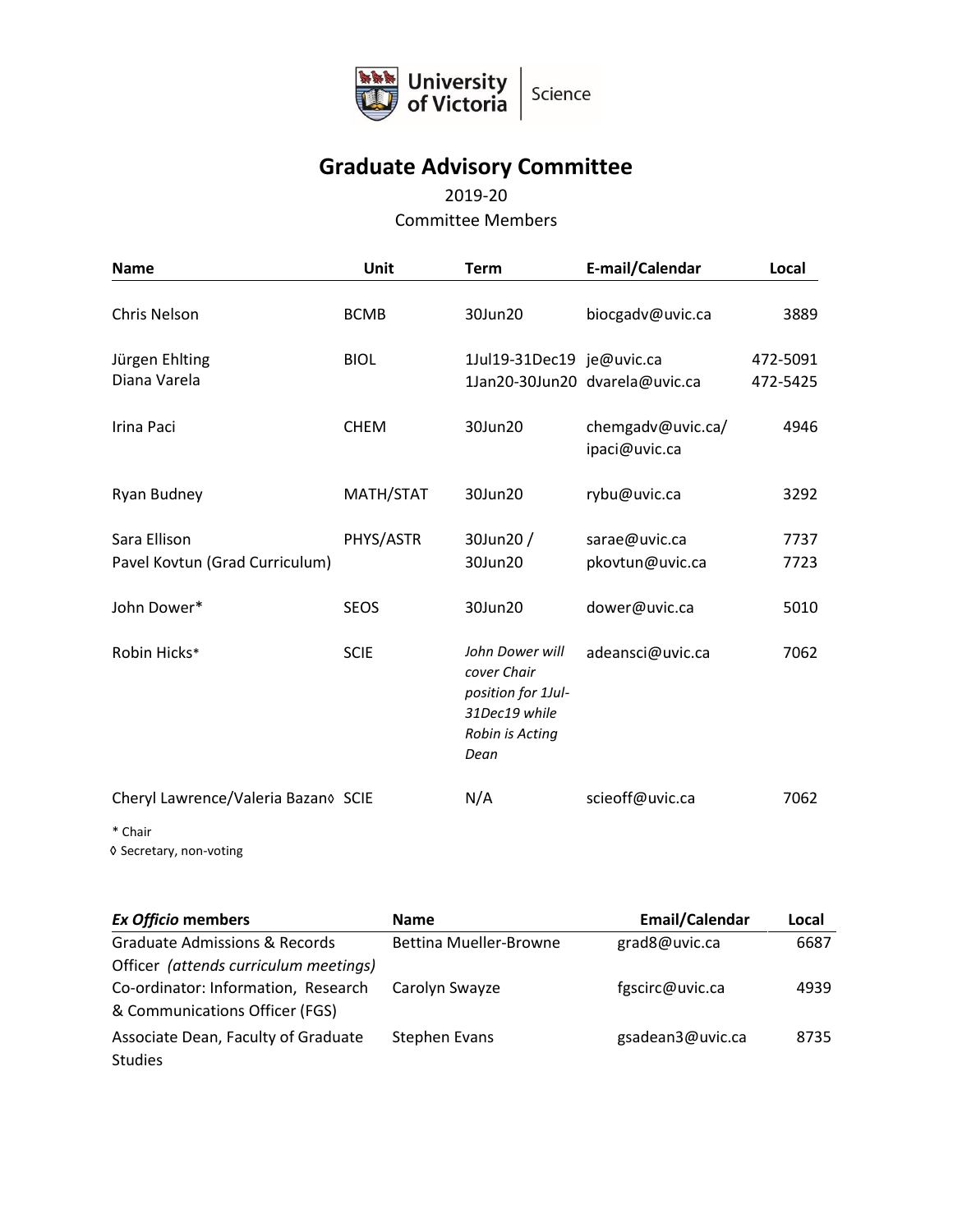#### **TERMS OF REFERENCE**

- 1. Membership: The Committee will comprise the Graduate Advisor from each Science Department/School. The Associate Dean will serve as Chair and the Dean as alternate.
- 2. Mandate: The Committee will advise the Faculty of Science on all graduate student and program issues including:
	- Strengthening of the graduate curriculum
	- Strengthening inter-disciplinary within/between departments and faculties
	- Reducing overlap among courses in different departments
	- Consulting on proposed curriculum changes
	- Adjudicating selected faculty-wide Graduate Student Awards/Fellowships/Scholarships
- 3. General Operation: Meetings of the Committee will be called as required by the Chair.
- 4. Matters concerning Graduate Awards:
	- Unit nominations should be forwarded t[o scieoff@uvic.ca](mailto:scieoff@uvic.ca) no later than: **August 28th**
	- All nominations will be posted on the Faculty of Science Connect site
	- All nominations will be adjudicated by the members of the Faculty of Science Graduate Advisory Committee
- 5. Matters concerning the curriculum submissions:
	- Proposed curriculum changes should be sent to scieoff@uvic.ca no later than:
		- **Cycle 1: September 18th**
		- **- Cycle 2: December 13th**
	- All submissions will be posted on the Faculty of Science Connect site
	- All submissions will be presented to the Faculty for approval at the November and February Faculty meetings

*Rev Jul 2019 Cdl*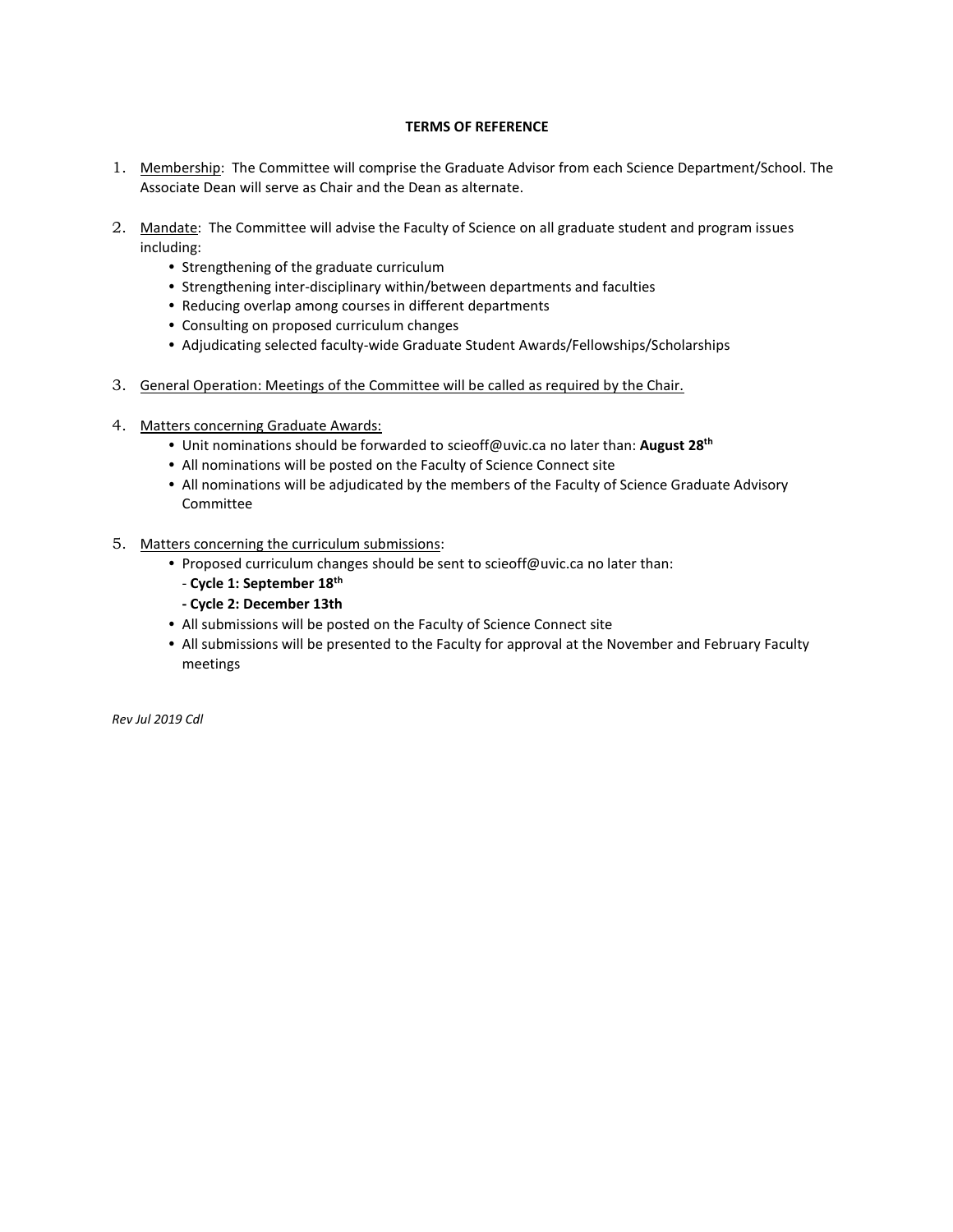

## **Research Advisory Committee**

### 2019-20

### Committee Members

| <b>Name</b>                                      | <b>Unit</b>      | <b>Term</b>        | E-mail/Calendar                                   | Local |
|--------------------------------------------------|------------------|--------------------|---------------------------------------------------|-------|
| Juan Ausio                                       | <b>BIOC/MICR</b> | 30Jun20            | jausio@uvic.ca                                    | 8863  |
| Terri Lacourse                                   | <b>BIOL</b>      | 30Jun20            | tlacours@uvic.ca                                  | 7222  |
| David Harrington                                 | <b>CHEM</b>      | 30Jun22            | dharr@uvic.ca                                     | 7166  |
| <b>Peter Dukes</b>                               | MATH/STAT        | 30Jun22            | dukes@uvic.ca                                     | 4272  |
| Julio Navarro                                    | PHYS/ASTR        | 30Jun20            | jfn@uvic.ca                                       | 6644  |
| Vera Pospelova                                   | <b>SEOS</b>      | 30Jun20            | vpospe@uvic.ca                                    | 6314  |
| Robin Hicks (Acting Dean)*<br>Peter Loock (Dean) | <b>SCIE</b>      | 1Jan20-<br>31Dec25 | 1Jul-31Dec19 adeansci@uvic.ca<br>sciedean@uvic.ca | 7062  |
| Cheryl Lawrence/Valeria<br>Bazano                | <b>SCIE</b>      | N/A                | scieoff@uvic.ca                                   | 7062  |

\* Chair

◊ Secretary, non-voting

#### **TERMS OF REFERENCE**

The primary mechanism for informing and advising on research issues in the Faculty will be a faculty-wide Research Advisory Committee (RAC). The RAC will comprise representatives of all Departments/School. The Dean will serve as Chair. Term of appointment will be for three years (July-June). It will advise on the formation of new research groupings. The RAC will include in its mandate the review of infrastructure support in the Faculty of Science. It will develop a plan to make this support equitable across the Faculty, and to recover as much as feasible of the research-support costs associated with it. In its review and recommendations of infrastructure support, the RAC will be guided by the principle that all users of infrastructure services for research will pay for such services at an equal rate. The RAC will also adjudicate the nominations for the annual Faculty Research Excellence Award.

*Rev Jul 2019 Cdl*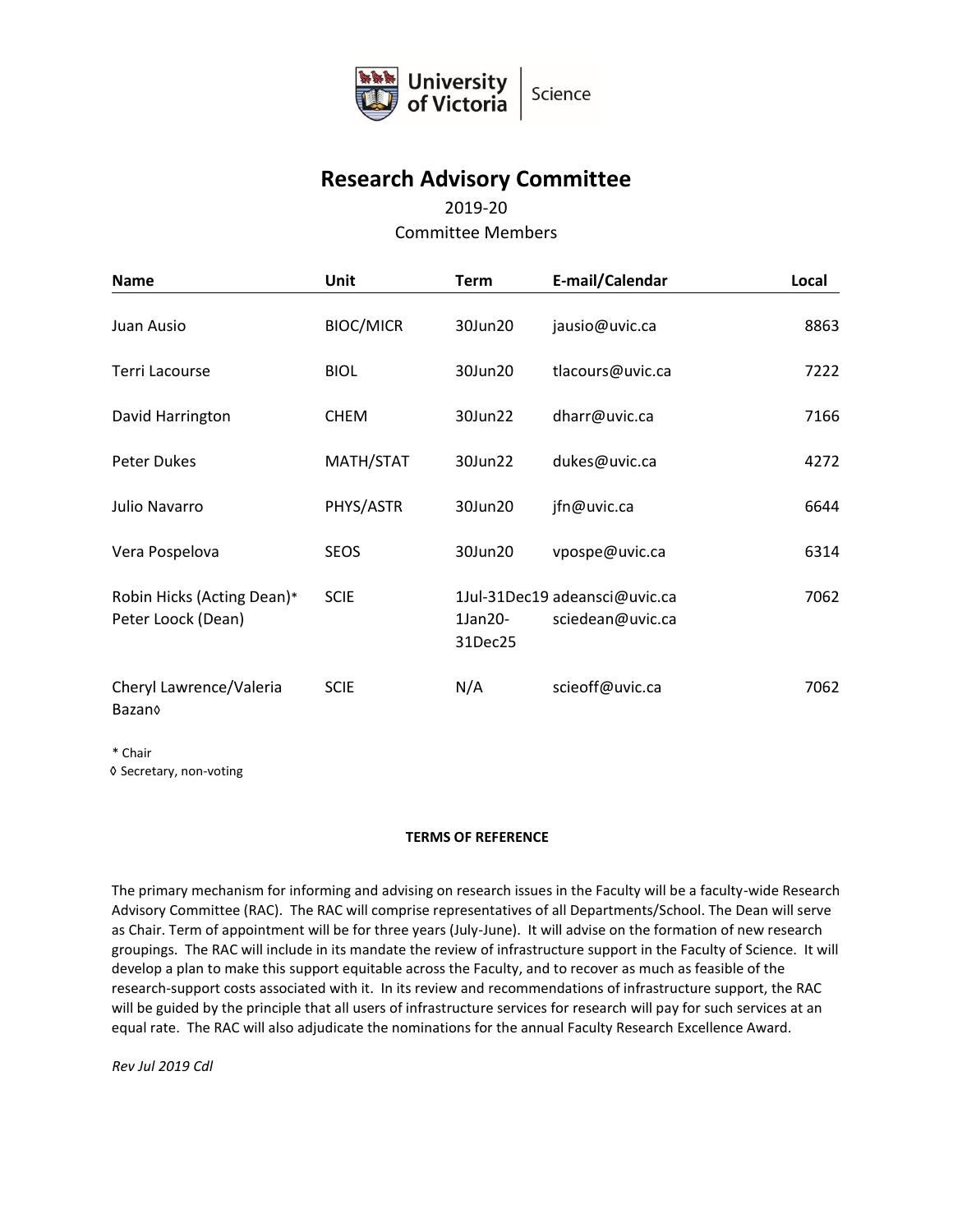

# **Undergraduate Teaching Advisory Committee**

### 2019-20 Committee Members

| <b>Name</b>                                   | <b>Unit</b>      | <b>Term</b> | E-mail/Calendar  | Local |
|-----------------------------------------------|------------------|-------------|------------------|-------|
| <b>Francis Nano</b>                           | <b>BIOC/MICR</b> | 30Jun20     | fnano@uvic.ca    | 7074  |
| <b>Francis Choy</b>                           | <b>BIOL</b>      | 30Jun20     | fchoy@uvic.ca    | 7107  |
| Violeta Iosub                                 | <b>CHEM</b>      | 30Jun22     | viosub@uvic.ca   | 7192  |
| <b>Jill Simmons</b>                           | MATH/STAT        | 30Jun22     | jills@uvic.ca    | 7451  |
| Jon Willis                                    | PHYS/ASTR        | 30Jun22     | jwillis@uvic.ca  | 7740  |
| Dante Canil                                   | <b>SEOS</b>      | 30Jun20     | dcanil@uvic.ca   | 4180  |
| Robin Hicks*                                  | <b>SCIE</b>      | N/A         | adeansci@uvic.ca | 7062  |
| Cheryl Lawrence/Valeria<br>Bazan <sub>0</sub> | <b>SCIE</b>      | N/A         | scieoff@uvic.ca  | 7062  |

\* Chair

◊ Secretary, non-voting

#### **TERMS OF REFERENCE**

The Teaching Advisory Committee (TAC) aims to assess and recommend best practices for the recruitment, retention, and success of undergraduate students and program enhancements in the Faculty of Science.

TAC will comprise representatives of all Departments/School. Associate Dean serves as Chair. Terms of appointment will be for three years (July–June). The TAC will consult with the units in carrying out its work, and will provide their recommendations to the Chairs' Council for discussion, and the Faculty for discussion and implementation.

The committee's mandate will be to:

- assess and recommend changes, as appropriate, for policy related to the recruitment, retention, and success of undergraduate students in the Faculty of Science;
- assess and recommend changes, as appropriate, for policy related to Faculty Program Regulations and Requirements;
- evaluate and coordinate the development of interdisciplinary programs within the Faculty and across faculties;
- initiate, evaluate and/or coordinate other educational initiatives within the Faculty;